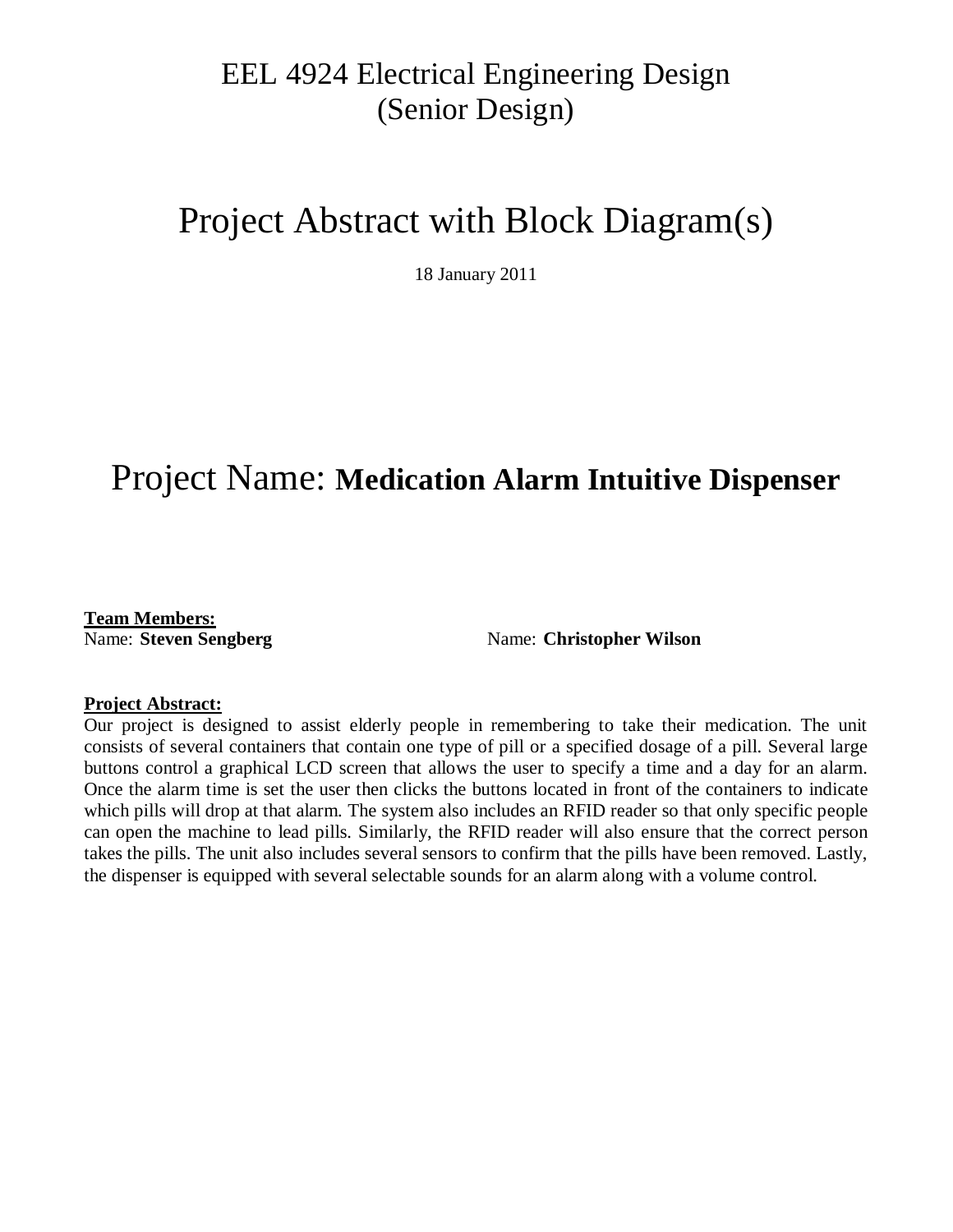#### Page 2/7 **Abstract: Medication Alarm Intuitive Dispenser**

#### **Introduction: Application Domain and Problem Description**

In the modern world there are millions of Americans that take several medications daily. A 2004 Survey indicated that more than 40% of Americans take at least one prescription drug and 17% take three or more(1). Another set of data shows that 80% of people over the age of 75 take at least one medication and that 36% of this age group will take up to four medications daily (2). The most significant problem preventing the treating of illness is simply remembering to take the medication. In order for a prescription and over-the-counter drugs to be effective they must be taken in compliance with the timing and dosage specified. It is not uncommon for elderly people to have difficulty remembering which medicine is for which particular ailment or even to take any medication due to memory problems and depression which contribute to forgetfulness. A person is most likely to forget their medication on days when their schedule is hectic. There are serious consequences for forgetting to take medications. Some problems include a delayed recovery or even more severe symptoms. More than 80% of hospitalizations for adverse drug reactions in the elderly population are dose related (3).

#### **Invention Proposal and Project Description**

The problem presented is difficult, however, Seniors for Seniors has presented a comprehensive solution to medicine scheduling, the Medication Alarm Intuitive Dispenser (MAID). MAID is a pill dispenser with several features. It is designed to be one of the most reliable and cost effective means of adhering to strict pill timing intervals.

#### **Project Features:**

#### **Simple, Easy-to-Use and Set Up**

MAID is conveniently equipped with a easy setup, a standard **simple wall outlet** will suffice for power, there is no need to tinker and fiddle with difficult to insert batteries. The unit also features a user friendly interface with reactive **large buttons** for easy use. Furnished with a large **graphical LCD screen** it is simple to read text and interact.

#### **Variety and Flexibility**

MAID is able to hold up **to 7 different types** of medications. Utilizing a simple interface an individual can set **several timers** for different days at different times and specify which pills to dispense at that time.

#### **Secure and Accurate**

MAID is secure and accurate. A easy to use **card reader** ensures that the qualified individual will be the only one granted access to load pills into the pill compartments. In addition, the card reader will also confirm the proper individual is there to receive the correct pills in the case that there is more than one machine.

#### **Informative and Customizable**

The main priority of the product is to alert an individual to take their pills. The system comes with an **alarm** and **several preset sounds** to use as the warning, allowing users to customize their medical schedule experience.

#### **Reliable and Safe**

Finally, to ensure that there is no interference with pets and other animal, in addition to the card reader, there is a dispense button that can only be operated by a person. Finally, intelligently included in the design is a sensor to **confirm** that the pills were removed from the pill dispensing area.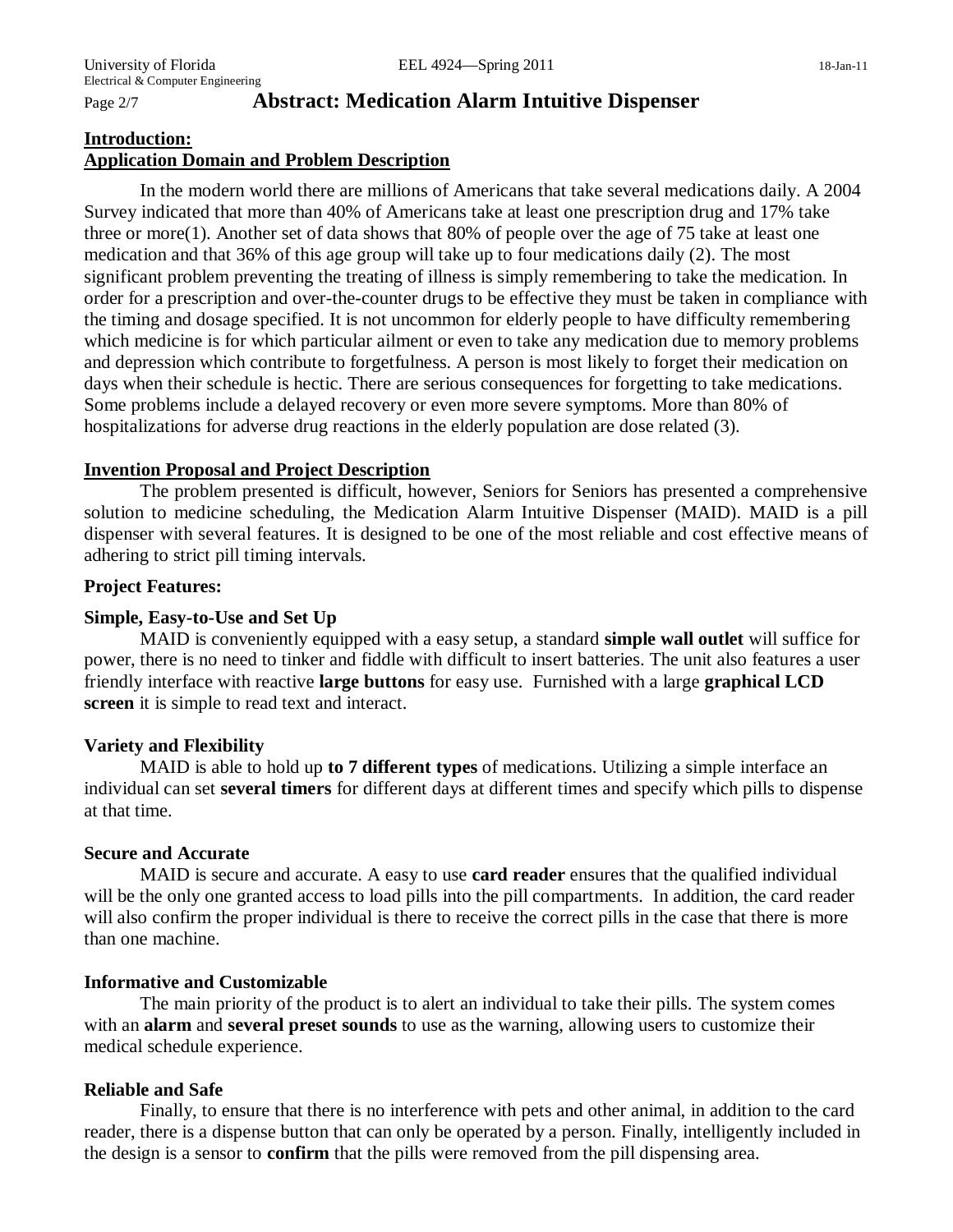#### Page 3/7 **Abstract: Medication Alarm Intuitive Dispenser**

#### **Existing Market Situation:**

There are several different market solutions available for an automated pill dispenser. On the market, however, there does not exist an **intuitive**, **easy -to-use** and **affordable** solution like MAID.

**Med-e-lert Automatic Pill Dispenser 28 Day 7 Day 4 Times** (4)



Price: **\$69.95 - 289.95 [Variant Designs]**

#### **Comparison:**

Key Product Features:

- Long Duration Alarm
- Pill Removal Detection
- Tamper Proof with lock
- Blinking lights
- 4 Pill dispenses a day

MAID does everything that the above mentioned product does. MAID is superior because it has several different alarms not one. Our product also has pill detection and is also tamper proof due to the easy to use RFID card reader. In addition, our product also ensures the correct person takes the right pills with their identity card. It allows for more than four different times per day if necessary. Finally, our product also includes large light up LED buttons and a huge graphical screen for easy set-up.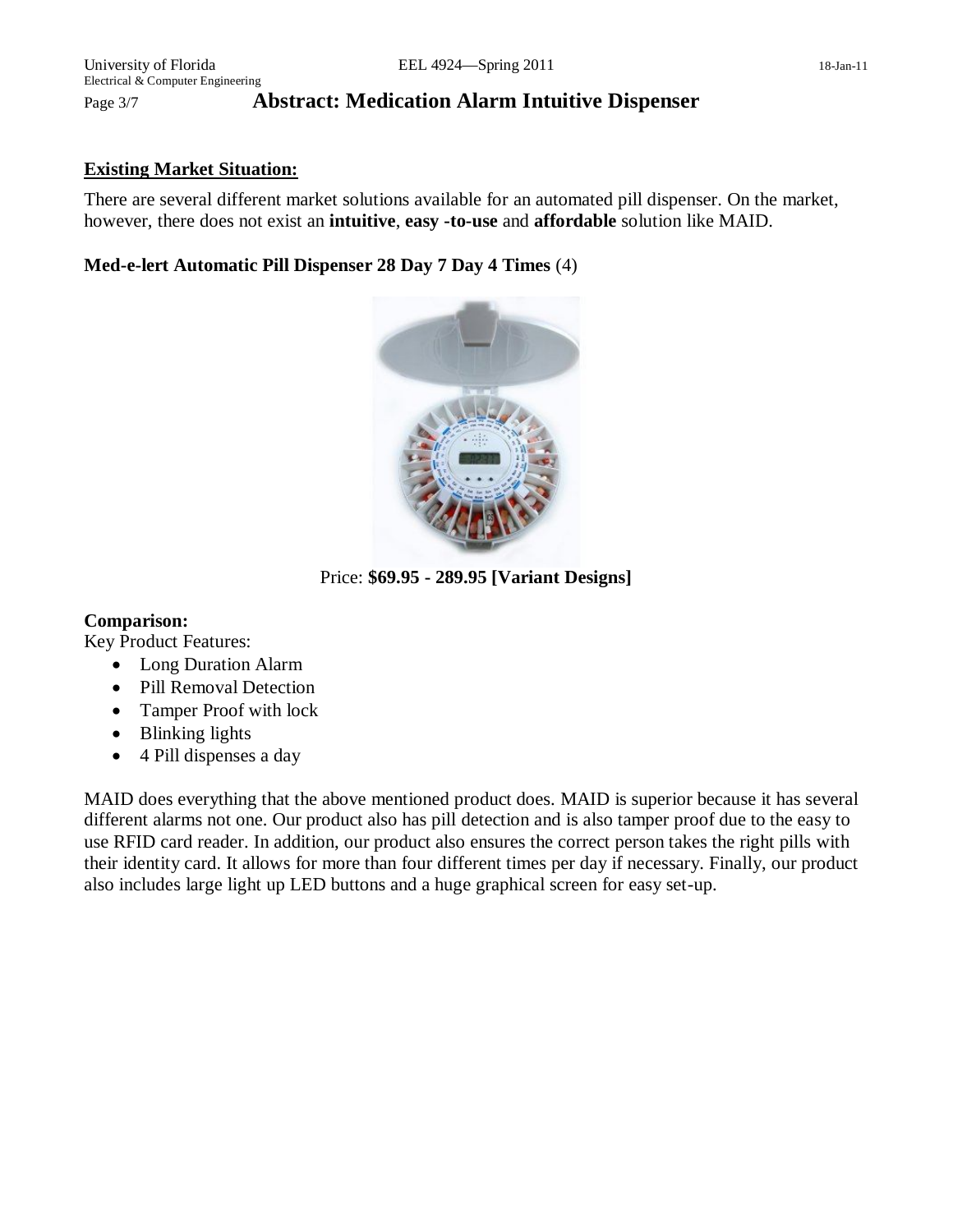University of Florida **EEL 4924—Spring 2011** 18-Jan-11 Electrical & Computer Engineering

Page 4/7 **Abstract: Medication Alarm Intuitive Dispenser**



The main concern with these pill dispenser options is that they are expensive. MAID will be a similar solution to these, but without the price. The CompuMed solution also only has 4 pill dispenses and only lasts for a week.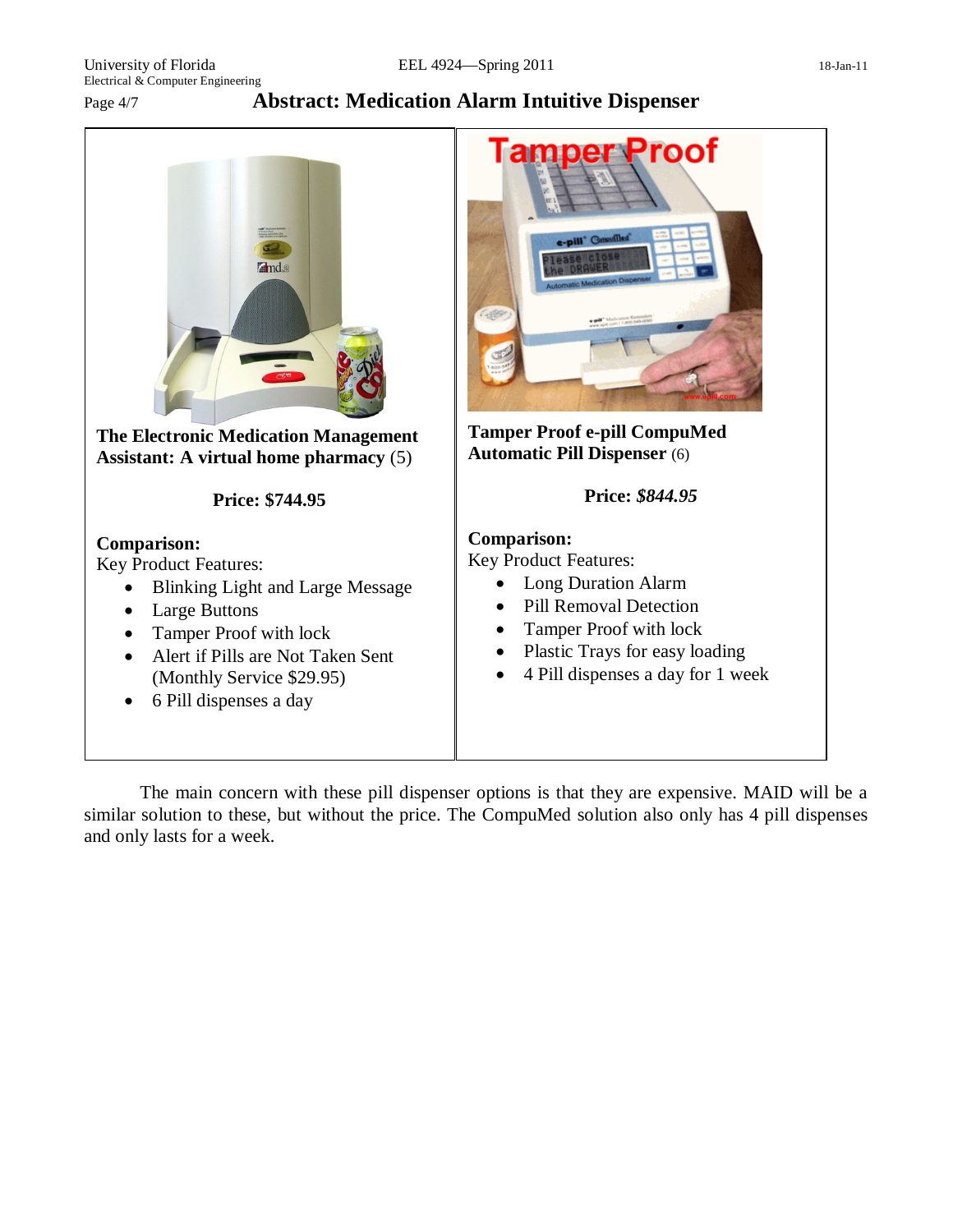#### Page 5/7 **Abstract: Medication Alarm Intuitive Dispenser**

#### **Technical Objectives:**

The main objective of our project is to design a system that can sound an alarm at a certain time and dispense the proper medication with RFID confirmation.

- One problem that will have to be resolved is making sure the device dispenses the proper amount. We will need some feedback through an optical encoder, limit switch or use stepper motors.
- The RFID reader will have to read a card and confirm that it is the correct person trying to receive the medication then send a signal to allow the medication to be dispensed.
- One of the Microcontrollers will be connected to a realtime clock and will have to send the appropriate signals to a CPLD and other microcontroller to drive the other peripherals.
- The CPLD will control the motors and handle the LEDs.

**Table 1: Estimated Voltage and Current Requirements**

| <b>Components</b>                   | <b>Voltage</b> | Current (max)                                     |
|-------------------------------------|----------------|---------------------------------------------------|
| Atmega324P                          | 5V             | .4 <sub>m</sub> A                                 |
| <b>MSP430</b>                       | 3.3V           | 220uA                                             |
| GLCD ST7565                         | 3.3V           | 400uA                                             |
| <b>CPLD</b>                         | 5V             | 300mA                                             |
| Realtime Clock DS1307               | 5V             | 1.5mA (Battery)                                   |
| Serial DAC LTC1661                  | $3.3V - 5V$    | 60uA                                              |
| op-amp LM741                        | $3.3V - 5V$    | 40mA                                              |
| Quadruple Half-H Driver<br>SN754410 | 5V             | 1.3A<br>(Only one<br>motor<br>operates at a time) |
| <b>RFID</b> reader                  | 5V             | 120mA                                             |
| <b>LEDS</b>                         | 5V             | 200mA (10 LEDs20mA each)                          |
|                                     | Max Current    | 3A                                                |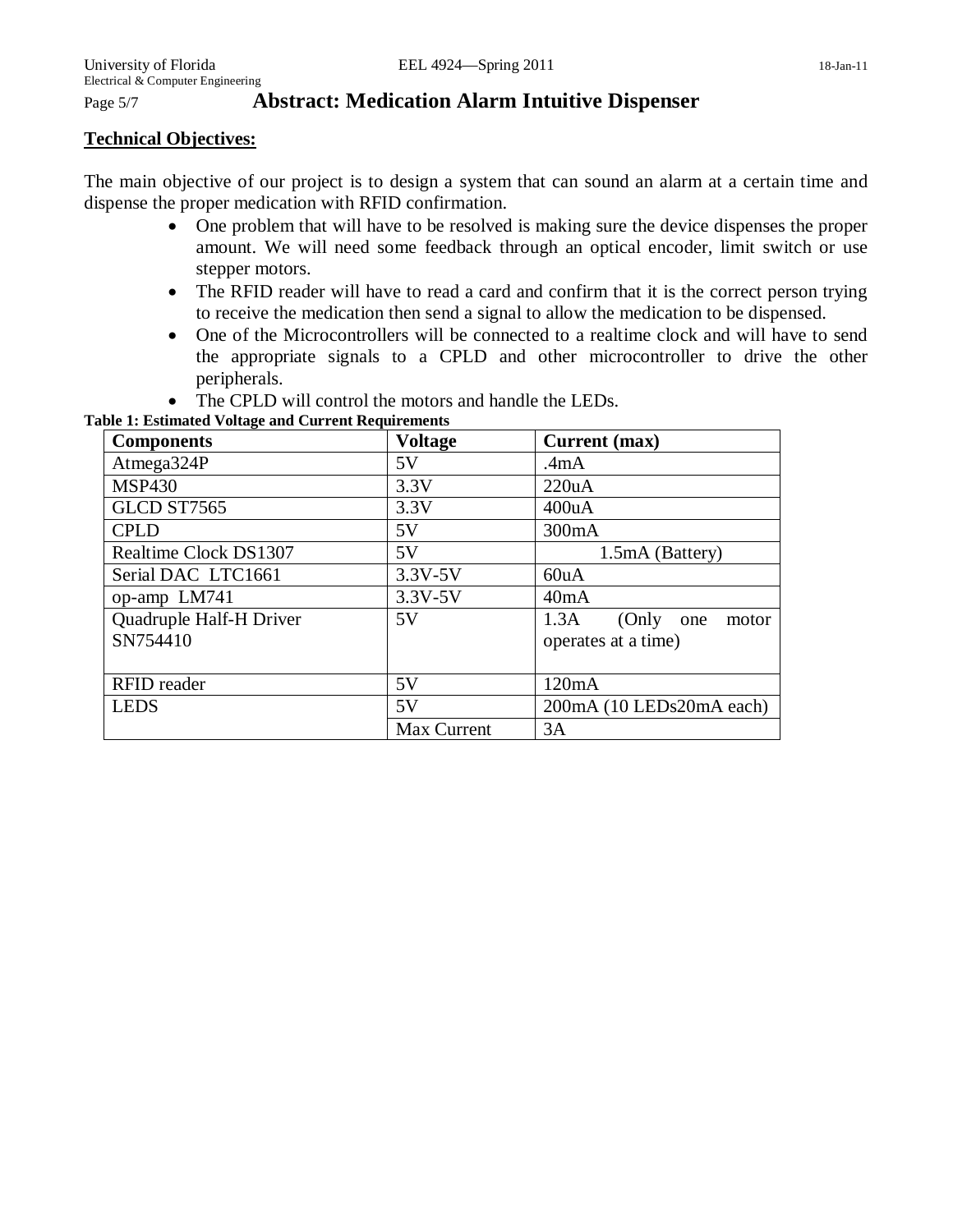



#### **Cost Objectives:**

| <b>Components</b>           | Cost     |
|-----------------------------|----------|
| <b>RFID</b>                 | \$30     |
| GLCD ST7565                 | \$20     |
| $(2)$ Atmega324P $($ \$7)   | \$14     |
| (5) Quadruple Half-H Driver | \$10     |
| SN754410                    |          |
| CPLD (\$8.4)                | $-$ \$9  |
| $(13)$ Buttons              | ~1.55    |
| $(10)$ LEDS $($ \$.30)      | $~2$ \$3 |
| <b>EEPROM</b>               | ~2\$3    |
| Realtime Clock DS1307       | ~1       |
| Serial DAC LTC1661          | ~1       |
| op-amp LM741                | ~1       |

#### **Table 2: Estimated cost of electrical components**

We expect the price of the electrical components to be about \$100 and the structural components to be under \$70.

#### **References or Bibliography:**